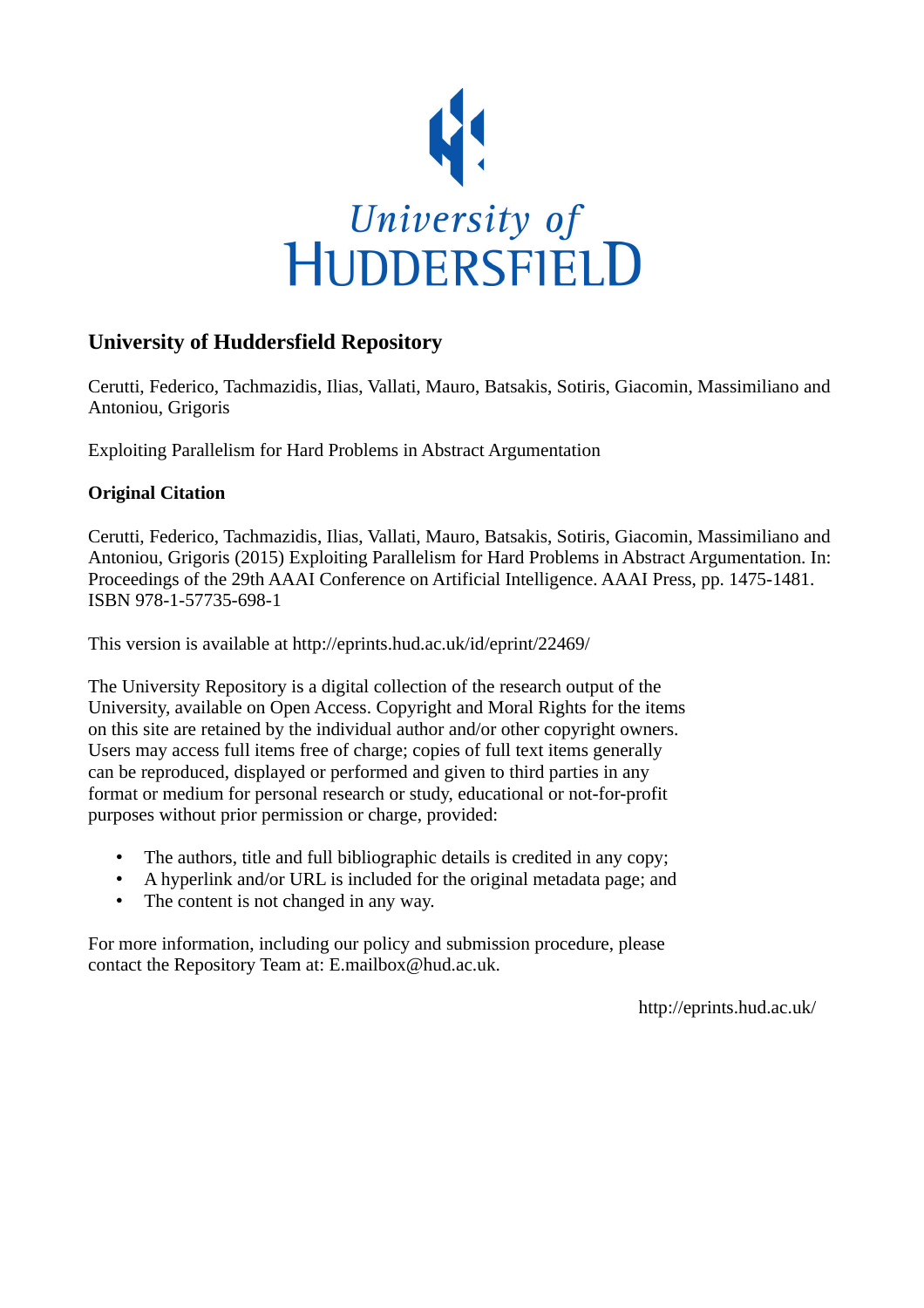# Exploiting Parallelism for Hard Problems in Abstract Argumentation

Federico Cerutti

Dept. Computing Science University of Aberdeen, UK

Massimiliano Giacomin

Dept. of Information Engineering University of Brescia, I

#### Abstract

Abstract argumentation framework  $(AF)$  is a unifying framework able to encompass a variety of nonmonotonic reasoning approaches, logic programming and computational argumentation. Yet, efficient approaches for most of the decision and enumeration problems associated to  $AFs$  are missing, thus limiting the efficacy of argumentation-based approaches in real domains. In this paper, we present an algorithm for enumerating the preferred extensions of abstract argumentation frameworks which exploits parallel computation. To this purpose, the SCC-recursive semantics definition schema is adopted, where extensions are defined at the level of specific sub-frameworks. The algorithm shows significant performance improvements in large frameworks, in terms of number of solutions found and speedup.

#### Introduction

Dung's theory of abstract argumentation (Dung 1995) is a unifying framework able to encompass a large variety of specific formalisms in the areas of nonmonotonic reasoning, logic programming and computational argumentation. It is based on the notion of argumentation framework  $(AF)$ , consisting of a set of arguments and an *attack* relation between them. Different *argumentation semantics* introduce in a declarative way the criteria to determine which arguments emerge as 'justified' from the conflict, by identifying a number of *extensions*, i.e. sets of arguments that can "survive the conflict together". In (Dung 1995) four "traditional" semantics were introduced, namely *complete*, *grounded*, *stable*, and *preferred* semantics. For an introduction on alternative semantics see (Baroni, Caminada, and Giacomin 2011).

The main computational problems in abstract argumentation include *decision* and *construction* problems, and turn out to be computationally intractable for most of argumentation semantics (Dunne and Wooldridge 2009). In this paper we focus on the *extension enumeration* problem, i.e. constructing *all* extensions for a given AF: its solution provides complete information about the justification status of arguments and subsumes the solutions to the other problems.

In this paper we propose the first parallel approach for enumerating preferred extensions — a problem which lies at the second level of the polynomial hierarchy — which exploits the SCC-recursive schema (Baroni, Giacomin, and

Ilias Tachmazidis and Mauro Vallati and Sotirios Batsakis School of Computing and Engineering

University of Huddersfield, UK

Grigoris Antoniou School of Computing and Engineering University of Huddersfield, UK

Guida 2005), a semantics definition schema where extensions are defined at the level of the sub-frameworks identified by the strongly connected components. A similar approach has been recently discussed in (Cerutti et al. 2014a): however, in this work we (1) show that preferred extensions can be derived from the solution of *independent* subproblems; (2) identify *independent* clusters of SCCs to consider when solving such sub-problems; (3) develop efficient algorithms and data structures for exploiting such independence using parallel and dynamic programming techniques.

As large-scale argumentation is vastly unexplored, there is no further work directly related to our approach. The closest work is in the context of Assumption-Based Argumentation (ABA) Frameworks (Bondarenko et al. 1997), an abstract framework for default reasoning which can be instantiated with different deductive systems (e.g. logic programming, autoepistemic logic, default logic). (Craven et al. 2012) describes a parallel implementation for credulous acceptance under the acceptablity semantics for some specific instances of ABAs in the medical domain. It considers competitive parallel executions: multiple versions — equivalent w.r.t. their outcome — of a sequential process are created and then started in parallel. Once one version finds a solution to the problem, the others are killed.

Our work can be seen as part of a broader recent push towards large-scale reasoning which, among others, concerns simple semantic web reasoning (Urbani et al. 2012), fuzzy ontologies (Liu et al. 2012) and logic programming (Tachmazidis, Antoniou, and Faber 2014). Indeed, the fastgrowing field of *argument mining* from content in the Web (Grosse et al. 2012; Cabrio and Villata 2013) highlights the lack of large-scale reasoning approaches in formal argumentation, and thus increases the importance of our research.

The paper is organised as follows. In the first section we recall some necessary background on Dung's AF, the SCCrecursive schema and the existing algorithmic approach exploiting it. In the subsequent section we present our approach for exploiting the SCC-recursive schema in a parallel fashion, and we discuss the theoretical remarks granting the correctness of the approach. An exhaustive experimental analysis is then presented in the forthcoming section. The last section concludes the paper and discusses future work.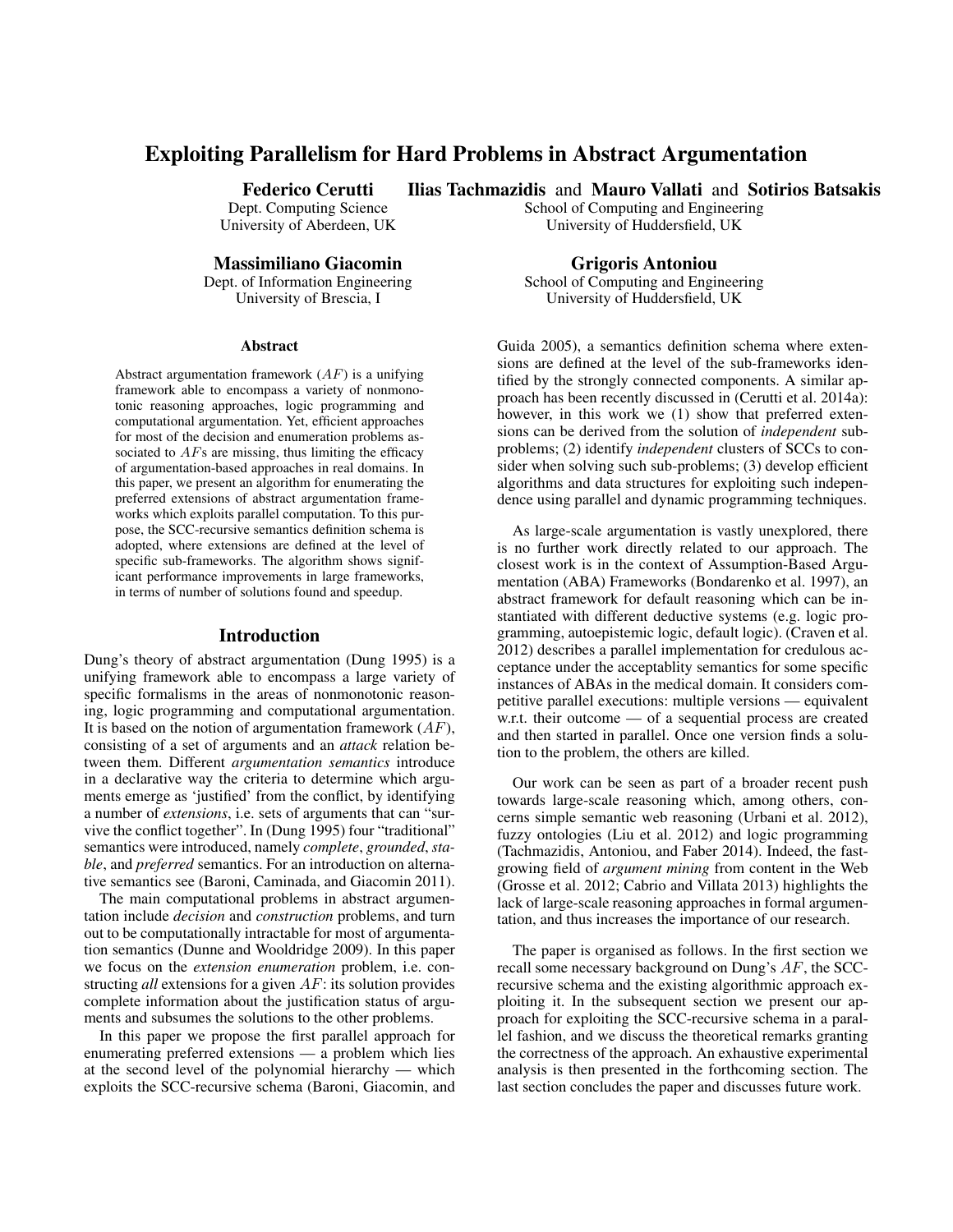## Background

### Dung's Argumentation Framework

An argumentation framework (Dung 1995) consists of a set of arguments<sup>1</sup> and a binary attack relation between them.

Definition 1. *An* argumentation framework *(*AF*) is a pair*  $\Gamma = \langle A, \mathcal{R} \rangle$  *where* A *is a set of arguments and*  $\mathcal{R} \subseteq A \times A$ *. We say that b* attacks *a iff*  $\langle \boldsymbol{b}, \boldsymbol{a} \rangle \in \mathcal{R}$ *, also denoted as*  $\boldsymbol{b} \to \boldsymbol{a}$ *. The set of attackers of an argument a will be denoted as*  $a^- \triangleq \{b : b \to a\}$ , the set of arguments attacked by **a** will *be denoted as*  $a^+ \triangleq \{b : a \rightarrow b\}$ *. We also extend these notations to sets of arguments, i.e. given*  $E \subseteq A$ ,  $E^- \triangleq {\mathbf{b} \mid \mathbf{b}}$  $\exists a \in E, b \rightarrow a$  *and*  $E^+ \triangleq \{b \mid \exists a \in E, a \rightarrow b\}.$ 

An argument **a** without attackers, i.e. such that  $\mathbf{a}^- = \emptyset$ , is said *initial*. Moreover, each AF has an associated directed graph where the vertices are the arguments, and the edges are the attacks.

The basic properties of conflict–freeness, acceptability, and admissibility of a set of arguments are fundamental for the definition of argumentation semantics.

**Definition 2.** *Given an*  $AF \Gamma = \langle A, \mathcal{R} \rangle$ *:* 

- *a set*  $T \subseteq A$  *is a* conflict–free *set* of  $\Gamma$  *if*  $\neq a$ ,  $b \in T$  *s.t.*  $a \rightarrow b$ ;
- *an argument*  $a \in A$  *is* acceptable *with respect to a set*  $T \subseteq \mathcal{A}$  *of*  $\Gamma$  *if*  $\forall \mathbf{b} \in \mathcal{A}$  *s.t.*  $\mathbf{b} \rightarrow \mathbf{a}$ ,  $\exists \mathbf{c} \in T$  *s.t.*  $\mathbf{c} \rightarrow \mathbf{b}$ ;
- *a set* T ⊆ A *is an* admissible set *of* Γ *if* T *is a conflict–free set of* Γ *and every element of* T *is acceptable with respect to* T *of* Γ*.*

An argumentation semantics  $\sigma$  prescribes for any  $AF \Gamma$  a set of *extensions*, denoted as  $\mathcal{E}_{\sigma}(\Gamma)$ , namely a set of sets of arguments satisfying the conditions dictated by  $\sigma$ . Here we recall the definitions of complete (denoted as  $CO$ ), grounded (denoted as  $\mathcal{G}\mathcal{R}$ ) and preferred (denoted as  $\mathcal{P}\mathcal{R}$ ) semantics.

**Definition 3.** *Given an AF*  $\Gamma = \langle A, \mathcal{R} \rangle$ *:* 

- *a set*  $T \subseteq A$  *is a* complete extension *of*  $\Gamma$ *, i.e.*  $T \in$  $\mathcal{E}_{\mathcal{CO}}(\Gamma)$ *, iff* T *is admissible and*  $\forall a \in \mathcal{A}$  *s.t. a is acceptable w.r.t.*  $T, a \in T$ ;
- *a set*  $T \subseteq A$  *is the* grounded extension *of*  $\Gamma$ *, i.e.*  $T \in$  $\mathcal{E}_{GR}(\Gamma)$ *, iff* T is the minimal (w.r.t.  $\subseteq$ ) complete extension *of* Γ*. Its existence and uniqueness have been proved in (Dung, Mancarella, and Toni 2006);*
- *a set*  $T \subseteq A$  *is a* preferred extension *of*  $\Gamma$ *, i.e.*  $T \in$  $\mathcal{E}_{PR}(\Gamma)$ *, iff* T *is a maximal* (w.r.t.  $\subseteq$ ) complete extension *of* Γ*.*

Each extension T implicitly defines a three-valued *labelling* of arguments: an argument **a** is labelled in iff  $\mathbf{a} \in T$ ; out iff  $\exists$  **b** ∈ T s.t. **b**  $\rightarrow$  **a**; undec otherwise. Argumentation semantics can be equivalently defined in terms of labellings rather than of extensions (Caminada 2006; Baroni, Caminada, and Giacomin 2011).

Definition 4. *Given a set of arguments* T*, a* labelling *of* T *is a total function*  $\mathcal{L}ab : T \mapsto \{\text{in}, \text{out}, \text{undec}\}.$  The set of all labellings *of* T *is denoted as*  $\mathfrak{L}_T$ *. Given an* AF  $\Gamma = \langle A, \mathcal{R} \rangle$ *, a* labelling *of* Γ *is a labelling of* A*. The set of all* labellings *of*  $\Gamma$  *is denoted as*  $\mathfrak{L}(\Gamma)$ *.* 

Complete labellings can be defined as follows.

**Definition 5.** Let  $\Gamma = \langle A, \mathcal{R} \rangle$  be an AF. A labelling  $\mathcal{L}ab \in$ L(Γ) *is a* complete labelling *of* Γ *iff it satisfies the following conditions for any*  $a \in \mathcal{A}$ *:* 

- $\mathcal{L}ab(a) = \text{in} \Leftrightarrow \forall b \in a^- \mathcal{L}ab(b) = \text{out};$
- $\bullet$   $\mathcal{L}ab(\bm{a}) = \mathtt{out} \Leftrightarrow \exists \bm{b} \in \bm{a}^- : \mathcal{L}ab(\bm{b}) = \mathtt{in}.$

The grounded and preferred labelling can then be defined on the basis of complete labellings.

**Definition 6.** Let  $\Gamma = \langle A, \mathcal{R} \rangle$  be an AF. A labelling  $\mathcal{L}ab \in \mathcal{L}(\Gamma)$  *is* the grounded labelling *of*  $\Gamma$  *if it is the complete labelling of* Γ *minimizing the set of arguments labelled* in*, and it is a* preferred labelling *of* Γ *if it is a complete labelling of* Γ *maximizing the set of arguments labelled* in*.*

The function Ext2Lab provides the connection between extensions and labellings.

**Definition 7.** Given an AF  $\Gamma = \langle A, \mathcal{R} \rangle$  and a conflict– *free set*  $T \subseteq A$ *, the corresponding labelling*  $Ext2Lab(T)$  *is defined as*  $Ext2Lab(T) \equiv \mathcal{L}ab$ *, where* 

- $\mathcal{L}ab(a) = \text{in} \Leftrightarrow a \in T$
- $\mathcal{L}ab(a) = \text{out} \Leftrightarrow \exists b \in T \text{ s.t. } b \rightarrow a$
- $\mathcal{L}ab(a) = \text{undec} \Leftrightarrow a \notin T \wedge \exists b \in T \text{ s.t. } b \rightarrow a$

(Caminada 2006) shows that there is a bijective correspondence between extensions and labellings for complete, grounded, and preferred semantics.

**Proposition 1.** *Given an AF*  $\Gamma = \langle A, \mathcal{R} \rangle$ *, Lab is a complete (grounded, preferred) labelling of* Γ *if and only if there is a complete (grounded, preferred) extension* T *of* Γ *such that*  $\mathcal{L}ab = \text{Ext2Lab}(T)$ *.* 

The set of complete labellings of Γ is denoted as  $\mathcal{L}_{\mathcal{CO}}(\Gamma)$ , the set of preferred labellings as  $\mathcal{L}_{PR}(\Gamma)$ , while  $\mathcal{L}_{GR}(\Gamma)$ denotes the set including the grounded labelling.

### SCC-Recursiveness

In (Baroni and Giacomin 2004) an extension-based semantics definition schema has been introduced, called *SCC (strongly connected component)-recursiveness*, based on the graph-theoretical notion of SCCs (Tarjan 1972, Lemma 9) and on the observation that most argumentation semantics can be equivalently defined at the level of SCCs.

The following definitions introduce the SCC-recursive schema (Baroni, Giacomin, and Guida 2005). First, let us recall the definition of *restriction* of an AF Γ to a set of arguments I, in symbol  $\Gamma\downarrow$ <sub>I</sub>.

**Definition 8.** *Given an AF*  $\Gamma = \langle A, \mathcal{R} \rangle$  *and a set*  $I \subseteq \mathcal{A}$ *, the restriction of*  $\Gamma$  *to*  $I$  *is defined as*  $\Gamma \downarrow_I \equiv (I, \mathcal{R} \cap (I \times I)).$ 

Then, Definition 9 introduces the function  $\mathcal{GF}(\Gamma, C)$ which recursively computes the semantics extensions on the basis of the SCCs of Γ. Let us denote as  $SCC<sub>Γ</sub>$  the set including the SCCs of an  $AF \Gamma$ .

Definition 9. *A given argumentation semantics* σ *is SCCrecursive if for any*  $AF \Gamma = \langle A, R \rangle$ ,  $\mathcal{E}_{\sigma}(\Gamma) = \mathcal{GF}(\Gamma, \mathcal{A}) \subseteq$  $2^{\mathcal{A}}$ *. For any*  $\Gamma = \langle \mathcal{A}, \mathcal{R} \rangle$  and for any set  $C \subseteq \mathcal{A}$ ,

- $E \in \mathcal{GF}(\Gamma, C)$  *if and only if*
- $E \in \mathcal{BF}_{\sigma}(\Gamma, C)$  *if*  $|SCC_{\Gamma}| = 1$

<sup>&</sup>lt;sup>1</sup>In this paper we consider only *finite* sets of arguments: see (Baroni et al. 2013) for a discussion on infinite sets of arguments.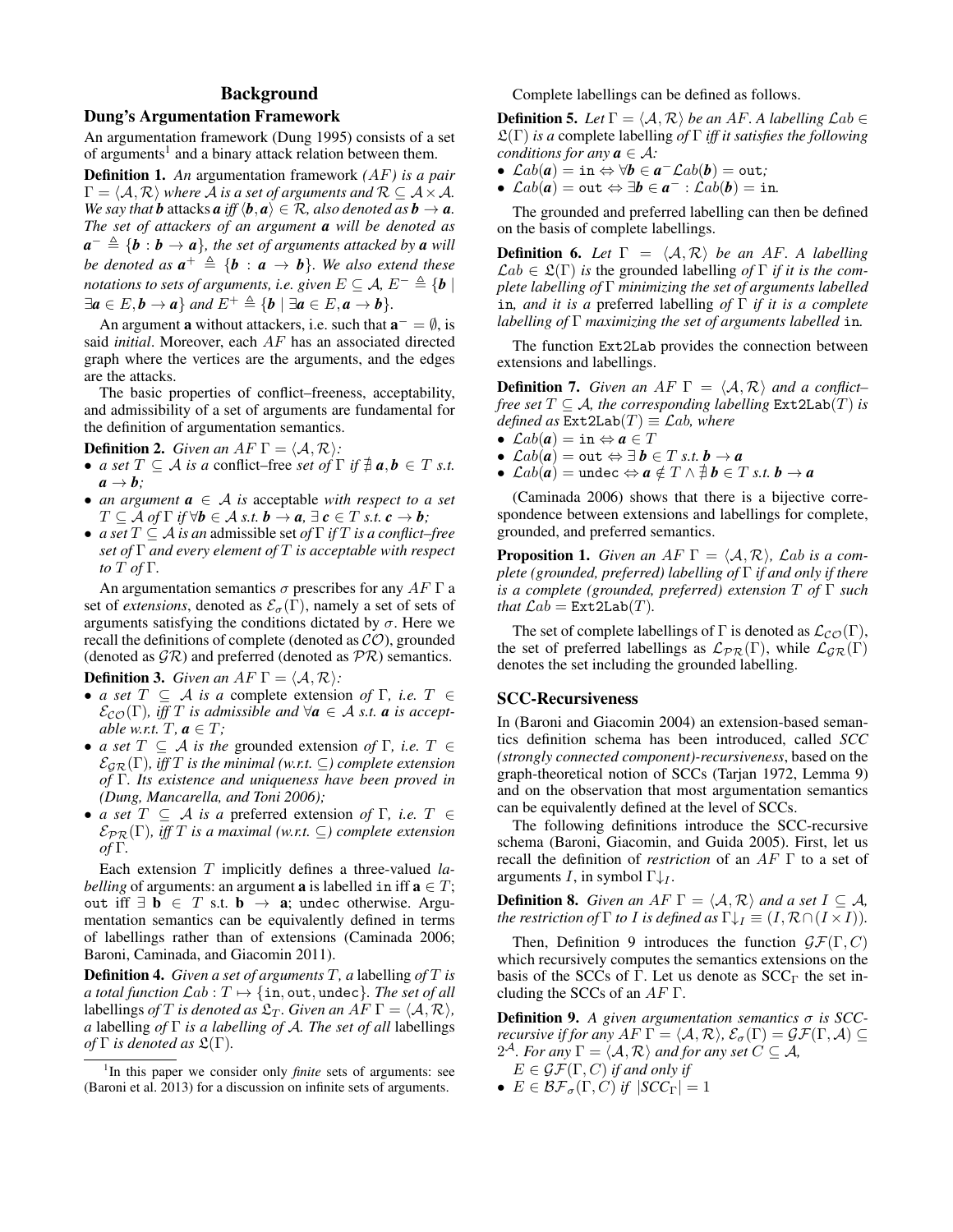- $\forall S \in SCC_{\Gamma}(E \cap S) \in \mathcal{GF}(\Gamma \downarrow_{S \setminus (E \setminus S)^+}, U_{\Gamma}(S, E) \cap C)$ *otherwise where*
- $\mathcal{BF}_{\sigma}(\Gamma, C)$  *is a function, called* base function, *that, given an*  $AF \Gamma = \langle A, R \rangle$  *such that*  $|SCC_{\Gamma}| = 1$  *and a set*  $C \subseteq \mathcal{A}$ , gives a subset of  $2^{\mathcal{A}}$
- $U_{\Gamma}(S, E) = {a \in S \backslash (E \backslash S)^+ \mid \forall b \in (a^- \backslash S), b \in E^+ }$

The schema is based on the notions of extension of an  $AF$ *in a set of arguments*.

**Definition 10.** *Given an AF*  $\Gamma = \langle A, \mathcal{R} \rangle$  *and a set*  $C \subseteq \mathcal{A}$ *, a set*  $E \subseteq A$  *is: an* admissible set of  $\Gamma$  in C *if and only if* E *is an admissible set of*  $\Gamma$  *and*  $E \subseteq C$ *; a complete extension* of  $\Gamma$  in C *if and only if* E *is an admissible set of*  $\Gamma$  *in* C, *and every argument*  $\alpha \in C$  *which is acceptable with respect to* E *belongs to* E*; the* grounded extension of Γ in C *if and only if it is the least (w.r.t.*  $\subseteq$ ) *complete extension of*  $\Gamma$  *in C*; *a* preferred extension of Γ in C *if and only if it is a maximal*  $(w.r.t. \subseteq)$  *complete extension of*  $\Gamma$  *in*  $C$ *.* 

The existence and uniqueness of the grounded extension in C, as well as the existence of at least a preferred extension in C, have been proved in (Baroni, Giacomin, and Guida 2005). Moreover, (Baroni, Giacomin, and Guida 2005) proves that  $\mathcal{GF}(\Gamma, C)$ , as defined in Def. 9, returns the σ-extensions in C (with  $\sigma \in \{CO, \mathcal{GR}, \mathcal{PR}\}\)$ , provided that  $\mathcal{BF}_{\sigma}(\Gamma, C)$  returns the complete, grounded, and preferred extensions in C, respectively.

(Cerutti et al. 2014a) introduces the notions of complete, grounded and preferred labellings of  $\Gamma$  in C, i.e. the labelling-based counterparts of the corresponding notions of Definition 10, and describes a preliminary algorithm — R-PREF — exploiting the SCC-recursive schema. R-PREF implements  $\mathcal{GF}$  (Def. 9), where the chosen base function  $B\bar{\mathcal{F}}_{PR}$  is computed by a refinement of the algorithm in (Cerutti et al. 2013) which exploits a SAT solver as a NPoracle to determine the preferred labellings. R-PREF exploits the SCC-recursive schema by constructing a sequence of strongly connected components of  $\Gamma$  in a topological order. Preferred labellings are incrementally constructed along the SCCs, by computing the preferred labellings of each SCC and merging them with those identified in the previous SCCs. In the following, we take advantage of two algorithms mentioned in (Cerutti et al. 2014a), namely GROUNDED (Cerutti et al. 2014a, Alg. 3) and B-PR (Cerutti et al. 2014a, Alg. 4): their usage is described in the following section.

#### Exploiting Parallel Computation

In this section we present our approach exploiting parallel computation in the context of the SCC-recursive schema. First of all, we need to identify when it is possible to parallelise the process aimed at verifying that given  $\Gamma = \langle A, \mathcal{R} \rangle$ ,  $\forall E \subseteq A, \forall C \subseteq A, E \in \mathcal{GF}(\Gamma, C).$ 

## Theoretical Remarks

Two elements guaranteeing independence and thus the possibility to parallelise the process can be identified. First of all, each preferred extension can be computed independently from the others.

**Remark 1.** *Given an*  $\Gamma = \langle A, \mathcal{R} \rangle$ ,  $\forall E \in \mathcal{E}_{\sigma}(\Gamma), \forall C \subseteq \mathcal{A}$ , *proving that*  $E \in \mathcal{GF}(\Gamma, C)$  *does not require any knowledge about*  $\overline{E} \in \mathcal{E}_{\sigma}(\Gamma) \setminus \{E\}.$ 

A second, rather more articulated, condition of independence requires to identify two sets of SCCs,  $\overline{S}$  =  $\{S_1, \ldots, S_n\} \subseteq \text{SCC}_{\Gamma}$  and  $P_{\overline{S}} = \{P_1, \ldots, P_m\} \subseteq \text{SCC}_{\Gamma}$ such that (1) each SCC in  $\overline{S}$  does not attack the others in  $\overline{S}$ ; and (2) each SCC in S is attacked only by SCCs in  $P_{\overline{S}}$ .

**Remark 2.** *Given an*  $\Gamma = \langle A, \mathcal{R} \rangle$ ,  $\forall E \subseteq A, \forall C \subseteq \mathcal{A}$ A, if there exist  $\overline{S} = \{S_1, \ldots, S_n\} \subseteq SCC_{\Gamma}$  such that  $\forall S_i, S_j, S_i^+ \cap S_j = \emptyset$ , and there exists  $P_{\overline{S}} \subseteq SCC_{\Gamma}$  such that  $\forall S_i \in \overline{S}, (S_i^- \setminus S_i) \subseteq \bigcup_{P \in P_{\overline{S}}} P$ , then  $\forall S \in \overline{S}$  prov*ing that*  $(E \cap S) \in \mathcal{GF}(\Gamma \downarrow_{S \setminus (E \setminus S)^+}, U_{\Gamma}(S, E) \cap C)$  *can be determined in function of*  $\hat{P}_{\overline{S}}$  *and does not require any knowledge about*  $S' \in \overline{S} \setminus \{S\}$ *.* 

## The P-SCC-REC Algorithm

In this section we introduce a meta-algorithm — P-SCC-REC (Alg. 2) — which exploits the SCC-recursive schema using parallel computation and a pro-active *greedy* approach which *memoizes* some notable cases.

First of all, the function P-PREF (Algorithm 1) receives as input an  $AF \Gamma = \langle A, R \rangle$  and returns the set of preferred labellings of Γ. This is simply achieved by invoking (at line 3) P-SCC-REC(Γ, A), where the function P-SCC-REC ( $\mathcal{GF}$ in Def. 9) receives as input an AF  $\Gamma = \langle A, \mathcal{R} \rangle$  and a set  $C \subseteq A$ , and computes the set  $\mathcal{L}_{PR}(\Gamma, C)$ , i.e. the set of preferred labellings of  $\Gamma$  in  $C$ .

P-SCC-REC first pre-processes (at line 3) — via the function GROUNDED (Cerutti et al. 2014a, Alg. 3) —  $\Gamma$  by computing the grounded labelling in  $C: \mathcal{L}ab$  contains the restriction of the grounded labelling to those arguments which are either in or out;  $U$  is the set of arguments that are labelled undec in the grounded labelling.

At line 4 P-SCC-REC initialises to  $\{\mathcal{L}ab\}$  the variable  $E_p$ , which stores the set of labellings that are incrementally constructed. At line 5 P-SCC-REC restricts Γ to Γ $\downarrow_U$ . Then, at line 6, P-SCC-REC exploits Remark 2 by building a list  $L := (L^1, \dots, L^n)$  of sets of  $SCCs$  — (Cormen et al. 2009, p. 617) with some modifications — such that  $\forall L^i \in L, L^i = \{S^i_j \in$ SCC<sub>Γ</sub> |  $(S_j^i)^- \setminus S_j^i \in \bigcup_{z \in \{1, ..., i-1\}} \bigcup_{S \in L^z} S$  and  $(S_j^i)^+ \setminus$  $S_j^i \in \bigcup_{z \in \{i+1,...,n\}} \bigcup_{S \in L^z} S$ .

At line  $\overline{7}$ , the GREEDY function (Alg. 3) is called; it receives as input the list of  $SCCs$  L and the set of arguments  $C$ , and returns a set M of pairs  $(S_i, B_i)$  where  $S_i \in {\rm SCC}_\Gamma$ , and  $B_i = \mathcal{L}_{PR}(\Gamma \downarrow_{S_i}, S_i \cap C)$ .  $B_i$  — computed by the function B-PR (Cerutti et al. 2014a, Alg. 4) — is the set of preferred labellings for  $S_i$  when no argument in  $S_i$  is attacked by in or undec arguments in previous, w.r.t. the L list, SCCs.

Then, at lines  $8 - 36$ , P-SCC-REC performs a first loop among the elements of the list  $L$ . At line  $9$  a rather articulated data structure,  $E_l$ , is initialised. For each  $S \in L_l$ ,  $E_l^S$ is a list of pairs  $(\mathcal{L}ab, E_l^S[\mathcal{L}ab] \subseteq \mathfrak{L}_S)$ : to ease of notation, hereafter we omit the pair-structure thus referring directly to  $E_l^S[{\cal L}ab]$  which contains the set of preferred labellings of S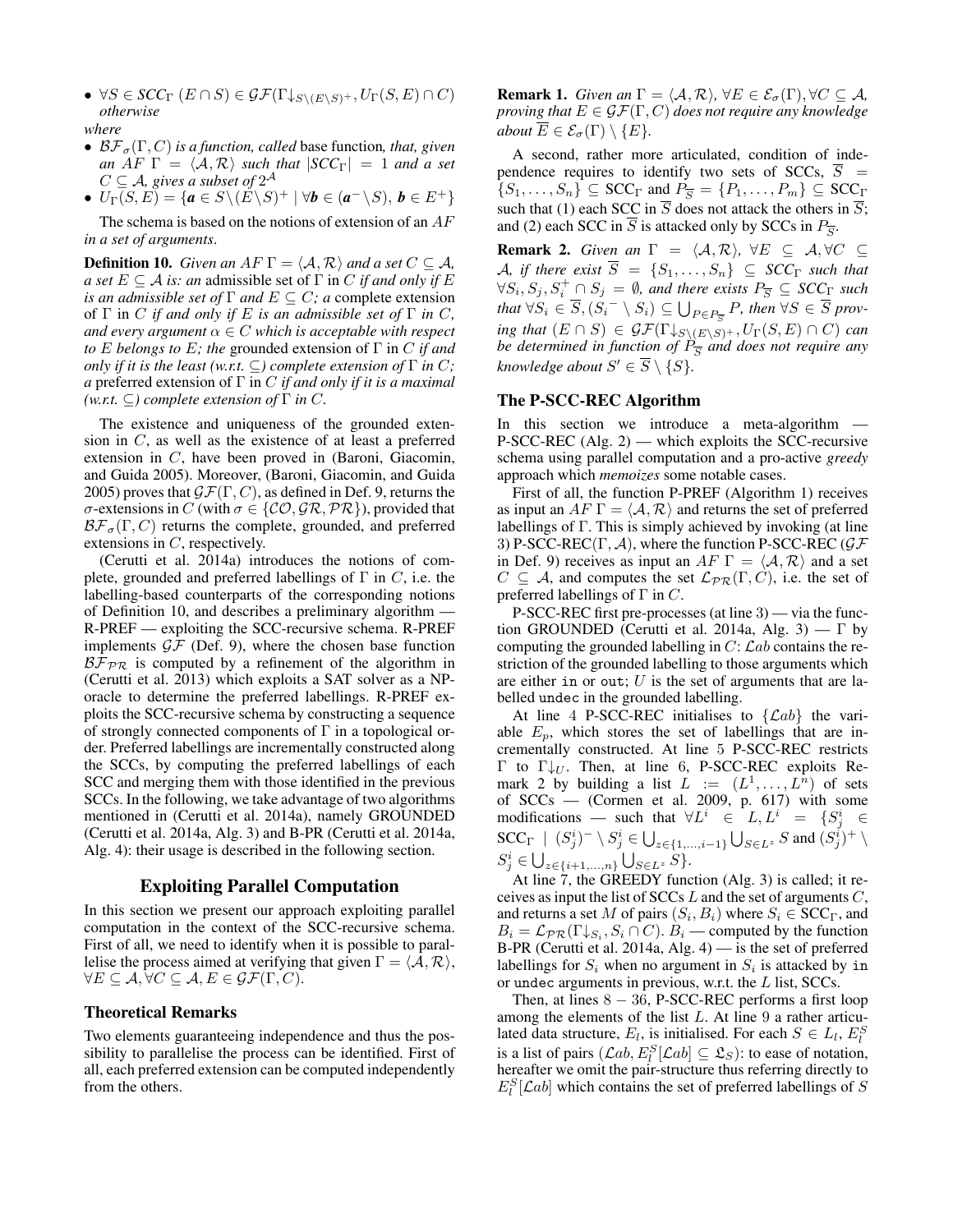### **Algorithm 1** Computing preferred labellings of an  $AF$

 $\text{P-PREF}(\Gamma)$ 

- 1: **Input:**  $\Gamma = \langle A, \mathcal{R} \rangle$
- 2: **Output:**  $E_p \in 2^{\mathfrak{L}(\Gamma)}$
- 3: return P-SCC-REC(Γ,  $\mathcal{A}$ )

## **Algorithm 2** Computing preferred labellings of an  $AF$  in  $C$

 $P\text{-}SCC\text{-}REC(\Gamma, C)$ 1: Input:  $\Gamma = \langle A, \mathcal{R} \rangle$ ,  $C \subseteq \mathcal{A}$ 2: **Output:**  $E_p \in 2^{\mathfrak{L}(\Gamma)}$ 3:  $(\mathcal{L}a\overline{b}, U) = \text{GROUNDED}(\Gamma, C)$ 4:  $E_p := \{ \mathcal{L}ab \}$ 5:  $\Gamma = \Gamma \downarrow_U$ 6:  $L = (L^1 := \{S_1^1, \ldots, S_k^1\}, \ldots, L^n := \{S_1^n, \ldots, S_k^n\})$  $=$  SCCS-LIST(Γ) 7:  $M := \{ \ldots, (S_i, B_i), \ldots \} = \text{GREEDY}(L, C)$ 8: for  $l \in \{1, \ldots, n\}$  do 9:  $E_l := \{E_l^{S_1} := 0, \ldots, E_l^{S_k} := 0\}$ 10:  $\int$  for  $S \in L^l$  do in parallel 11:  $\left| \right|$  for  $\mathcal{L}ab \in E_p$  do in parallel 12:  $| \cdot | \cdot | \cdot (O, I) := \text{L-COND}(\Gamma, S, L^l, \mathcal{L}ab)$ 13: **if**  $I = \emptyset$  then 14:  $\begin{array}{|c|c|c|} \hline \quad & \quad & E_l^S[\mathcal{L}ab]=\{\{(\mathbf{a},\hbox{\small out})\mid \mathbf{a}\in O\}\cup\ \hline \end{array}$  $\{(\mathbf{a}, \text{undec}) \mid \mathbf{a} \in S \setminus O\}\}$  $15:$   $\parallel$   $\parallel$  else 16:  $\|\cdot\|$  if  $I = S$  then 17:  $\Big| \Big| \Big| \Big| E_i^S[\mathcal{L}ab] = B$  where  $(S, B) \in M$ 18: | | | | else 19:  $\vert \vert \vert \vert$  if  $O = \emptyset$  then 20: E<sup>S</sup> l [Lab] = B-PR(Γ↓S, I ∩ C)  $21: | | | |$  else 22:  $\begin{array}{|c|c|c|c|}\n\hline\n\vdots & \vdots & \vdots & E^S_l[\mathcal{L}ab] = \{\{(\mathbf{a}, \mathtt{out}) \mid \mathbf{a} \in O\}\}\n\end{array}$ 23: E<sup>S</sup> l [Lab] = E<sup>S</sup> l [Lab]⊗ P-SCC-REC( $\Gamma\downarrow_{S\setminus O}, I\cap C$ )  $24: | | | | |$  end if  $25:$   $\parallel$   $\parallel$  end if  $26:$   $\parallel$   $\parallel$  end if 27:  $\parallel$  end for 28:  $\vert$  end for 29:  $\parallel$  for  $S \in L^l$  do 30:  $\begin{array}{|c|c|c|}\n\hline\n&E'_p:=\emptyset\n\end{array}$ 31:  $\int$  for  $\mathcal{L}ab \in E_p$  do in parallel 32:  $\left| \quad \right| \quad \left| \quad E'_p = E'_p \cup (\{\mathcal{L}ab\} \otimes E^S_l[\mathcal{L}ab]) \right|$  $33:$  | end for 34:  $\begin{array}{|c|c|c|} \hline \ \end{array} \begin{array}{|c|c|c|} \hline \ E_p &:=& E'_p \ \hline \end{array}$  $35:$  end for 36: end for 37: return  $E_p$ 

constructed on the basis of a specific labelling  $\mathcal{L}ab$  identified

## Algorithm 3 Greedy computation of base cases

 $$ 1: **Input:**  $L = (L^1, ..., L^n) := \{S_1^n, ..., S_h^n\}, C \subseteq \mathcal{A}$ 2: **Output:**  $M = \{ \ldots, (S_i, B_i), \ldots \}$ 3:  $M := \emptyset$ 4: for  $S\in \bigcup_{i=1}^n L^i$  do in parallel 5:  $\mid B := \text{B-PR}(\Gamma \downarrow S, S \cap C)$ 6:  $M = M \cup \{(S, B)\}\$ 7: end for 8: return M

in the previous (w.r.t. the list  $L$ ) SCCs.

Two more loops are thus considered and their execution can be safely parallelised: the loop at lines  $10 - 28$  exploits Remark 2 by considering each SCC in a given element of the list L; while the loop at lines  $11 - 27$  considers a single preferred labelling, each of which is independent from the others — cf. Remark 1.

L-COND(Γ,  $S, L^l, \mathcal{L}ab$ ) at line 12 computes the effect of previous SCCs, and returns  $(O, I)$ , where:

- $O = \{ \mathbf{a} \in S \mid \exists \mathbf{b} \in T \cap \mathbf{a}^- : \mathcal{L}ab(\mathbf{b}) = \texttt{in} \}$  and
- $I = {\mathbf{a} \in S \mid \forall \mathbf{b} \in T \cap \mathbf{a}^-, \mathcal{L}ab(\mathbf{b}) = \text{out}}$

with  $T \equiv \bigcup_{i=1}^{l-1} \bigcup_{S \in L_i} S$ . Variable O is set to include arguments of  $S$  that are attacked by "outside" in-labelled arguments according to  $\mathcal{L}ab$ , and variable I is set to include arguments of S that are only attacked by "outside" out-labelled arguments. This gives rise to three cases:

- 1. each argument of  $S$  is attacked by in or undec arguments in previous  $SCCs$  — hence each argument of S is labelled out or undec (line 14);
- 2. no argument of  $S$  is attacked by in arguments in previous SCCs: this is the base case of the recursion and thus either we exploit the *memoization* technique implemented with the GREEDY algorithm (line 17) or we exploit the function B-PR (line 20);
- 3. in the remaining case, arguments attacked by inarguments are labelled as out and P-SCC-REC is recursively called on the restriction of  $S$  to the unlabelled arguments (lines  $22 - 23$ ).

Finally, at lines  $29 - 35$  the computed preferred labellings  $E_l^S[{\cal L}ab]$  are merged together ( $\bar{E}_1\otimes\bar{E}_2=\{{\cal L}ab_1\cup\bar{E}_2\}$  $\mathcal{L}ab_2|\mathcal{L}ab_1 \in E_1, \mathcal{L}ab_2 \in E_2$ ) with the  $\mathcal{L}ab$  labelling of previous SCCs. Once again, due to Remark 1, this process can be parallelised (lines  $31 - 33$ ).

Then the algorithm considers the next element in the list L. Once the outer loop is exited, all strongly connected components have been processed, thus  $E_p$  is returned as the set of preferred labellings in  $C$  (line 37). Proof of the correctness of Alg. 2 is provided in (Cerutti et al. 2014b).

### Empirical Analysis

The solvers have been run on a cluster with computing nodes equipped with 2.4 Ghz Dual Core AMD Opteron<sup>TM</sup>, 8 GB of RAM and Linux operating system. As in the International Planning Competition (IPC) (Jiménez et al. 2012), a cutoff of 900 seconds was imposed to compute the preferred extensions for each AF. No limit was imposed on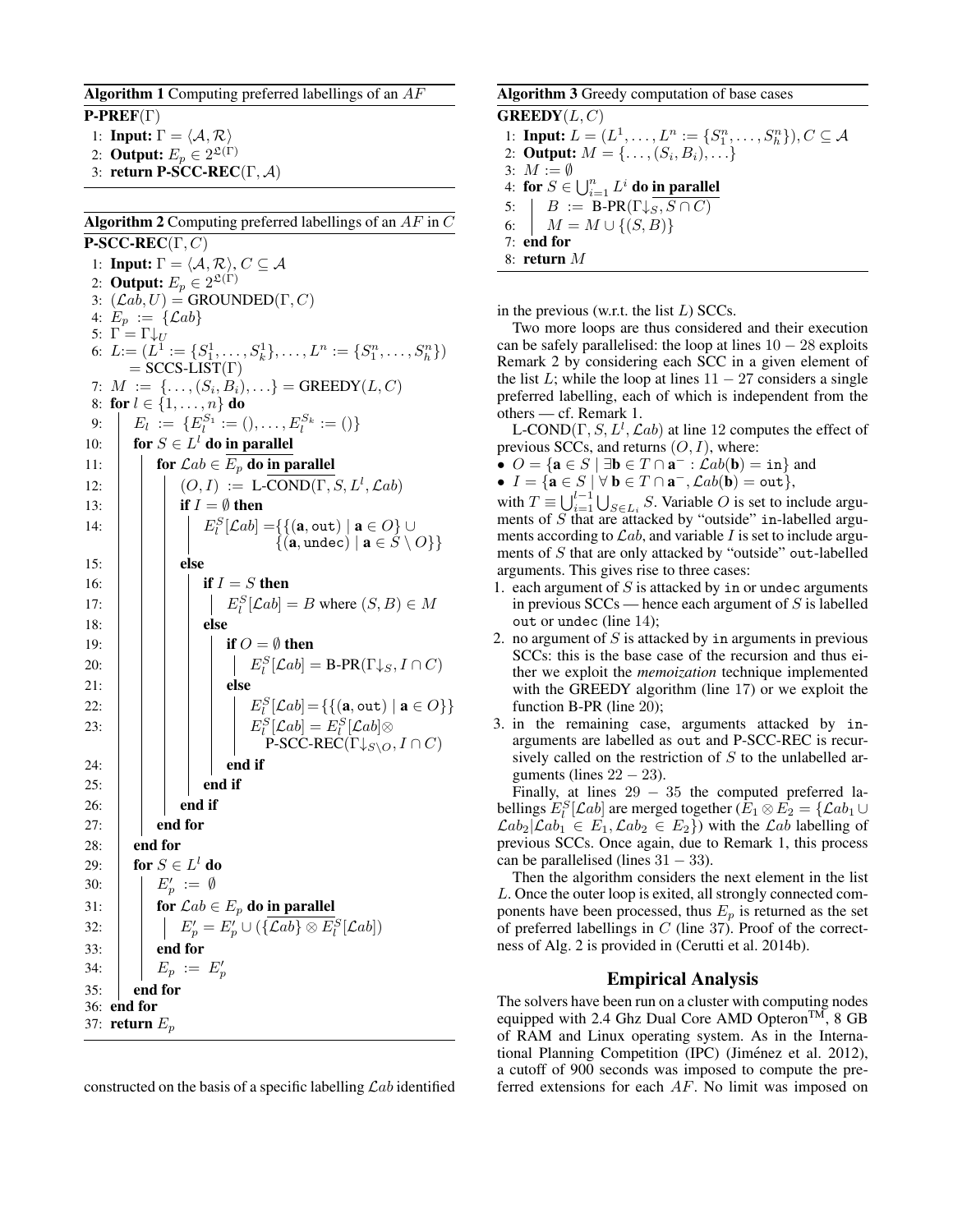|                  | P1    | P <sub>2</sub> | P <sub>2G</sub> | P4    | P4G   |
|------------------|-------|----------------|-----------------|-------|-------|
| <b>IPC</b> score | 50.0  | 58.6           | 44.7            | 74.9  | 56.9  |
| $\%$ success     | 58.8  | 68.3           | 57.3            | 74.9  | 65.8  |
| $%$ best         | 1.0   | 0.0            | 0.0             | 74.4  | 0.0   |
| Avg runtime      | 439.4 | 464.3          | 385.7           | 269.6 | 384.8 |
| Speedup          |       | 19             | 13              | 28    | 17    |

Table 1: Performance achieved by using 1, 2 and 4 processors with/out exploiting the *greedy* approach (+G). Results are shown in terms of normalised IPC score, percentages of success, percentages of AFs in which the system has been the fastest, average runtime (considering  $AFs$  in which at least one approach succeeded) and max speedup against P1. Values in bold indicate the best results.

the RAM usage, but a run fails at saturation of the available memory. Moreover, we adopted the IPC speed score, also borrowed from the planning community, which is defined as follows. For each  $AF$ , each system gets a score of  $1/(1 + \log_{10}(T/T^*))$ , where T is its execution time and  $T^*$ the best execution time among the compared systems, or a score of 0 if it fails in that case. Runtimes below 0.01 sec get by default the maximal score of 1. In our experimental analysis, IPC score is normalised to 100. For each solver we recorded the overall result: success (if it finds each preferred extension), crashed, timed-out or ran out of memory.

As shown in (Cerutti, Giacomin, and Vallati 2014a), most of the state-of-the-art approaches for enumerating preferred extensions hardly solve large (w.r.t. the number of arguments) frameworks. In this work, we focus on extremely large  $AFs$ ; the largest – as far as we know – that have ever been used for testing solvers.

We randomly generated a set of 200 AFs, varying the number of SCCs between  $90 - 80$  SCCs is the upper-bound for experiments in (Cerutti et al. 2014a) — and 210, the number of arguments between 2,700 and 8,400, and considering different uniformly distributed probabilities of attacks, either between arguments or between different SCCs, leading to AFs with a number of attacks between approximately 100 thousands and 2 millions. AFs were generated using AFBenchGen (Cerutti, Giacomin, and Vallati 2014b).

Table 1 shows the results of the overall comparison between R-PREF (henceforth P1) and P-SCC-REC (henceforth P2 or P4, according to the number of processors). The latter exploits either two or four processors, and has been run with and without the *greedy* approach. From Table 1, two main conclusions can be derived. First, the exploitation of *greedy* approach introduces a significant overhead, due to the required pre-calculation. In our testing instances, precalculated knowledge is not used by algorithms and therefore, exploiting a *greedy* approach has a detrimental effect on P2 and P4 performance. This behaviour is confirmed also by a comparison (not shown) between P1 with/out *greedy* approach. Given this result, the *greedy* approach will not be considered in the rest of this section.

The second conclusion we derive from Table 1 is that parallelisation improves significantly the performance of both runtime and the number of successfully analysed AFs.



Figure 1: CPU-time of P2 (upper) or P4 (lower) w.r.t. P1 for all the considered AFs. The x-axis refers to CPU seconds of P1; the y-axis refers to CPU seconds of P2 (upper) or P4 (lower). CPU-time of 900 seconds indicates timeout.

Since the normalised IPC score of P4 is equal to its percentage of successes, P4 is always the fastest approach on the whole testing set. Both P4 and P2 — according to the Wilcoxon Signed-Rank Test (WSRT) (Wilcoxon 1945) perform significantly better than P1 ( $p < 0.05$ ). Using 2 (resp. 4) processors provides a maximum speed-up of 1.9 (resp. 2.8) times w.r.t. serial execution. Such results justify the use of parallel approaches in abstract argumentation.

Figure 1 provides results in the form of scatterplots, showing the performance of P1 and, respectively, P2 and P4. Using 2 processors has a remarkable impact on runtimes, in particular on complex AFs, which require approximately more than 300 seconds. A larger number of AFs can be successfully analysed by P2: this can be derived by observing the elements on the right axis of the graph. On *simple* AFs, the impact of using 2 processors is not so clear. On the other hand, parallelising on 4 processors guarantee to obtain lower runtimes on the whole testing set. This behaviour is probably due to the fact that the overhead introduced by parallelisation (generating threads, communication overhead, etc.)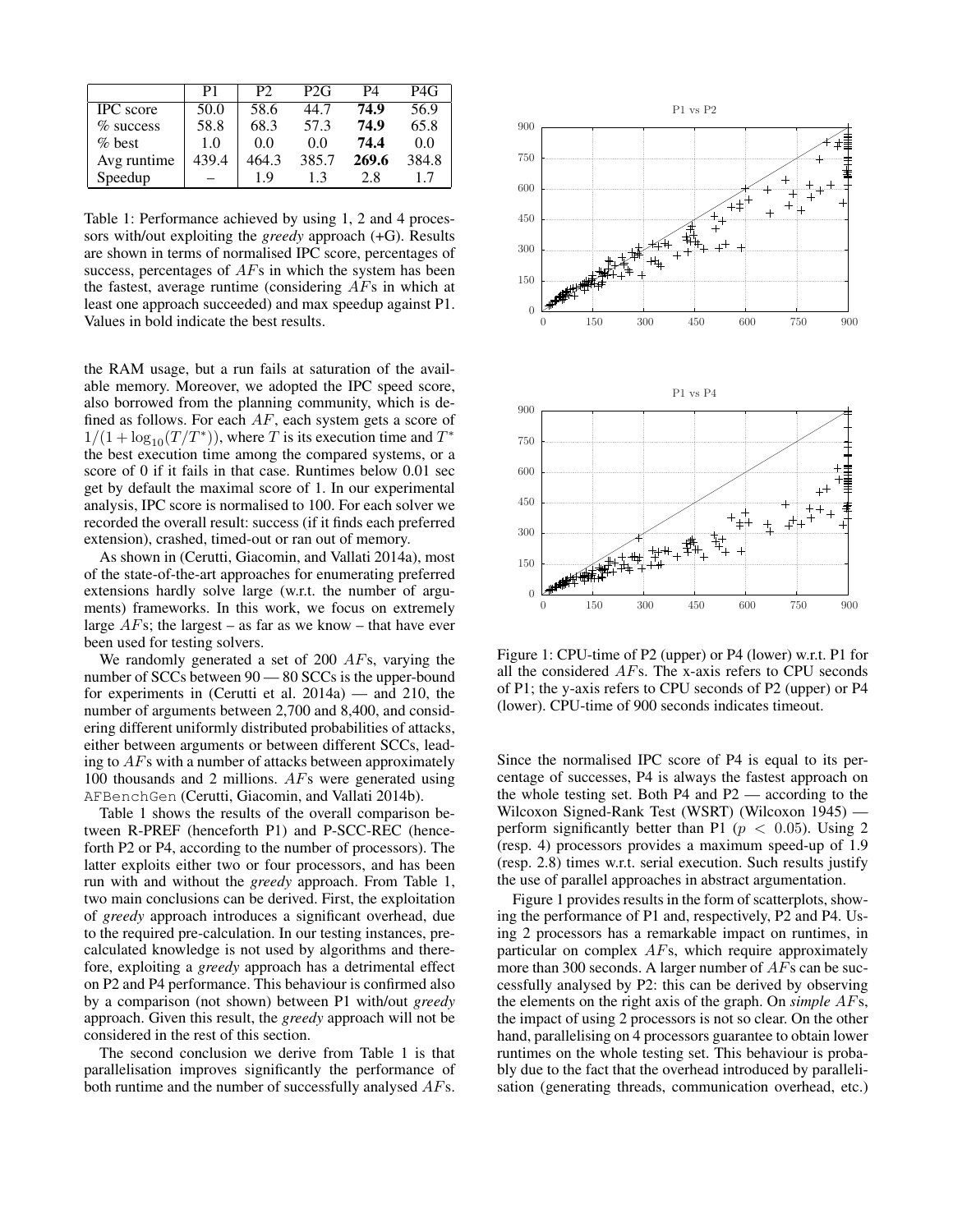

Figure 2: IPC scores of P2, P4 and P1 w.r.t. the probability of attacks between different SCCs (upper) and the number of SCCs (lower).

is not completely compensated by using 2 processors only, specially when a short amount of CPU time is needed for enumerating the extensions of a given AF.

The number of SCCs in the same set, cf. Remark 2, critically affects the performance of the proposed parallel algorithm. The larger the size of each *level* — i.e. each element of list  $L$ , Alg. 2, line  $6$  — the higher the degree of parallelisation that can be reached, since parallelisation is primarily based on processing simultaneously SCCs that are located on the same level. Figure 2 (upper) show the IPC score of parallelised and serial algorithms, with regards to the probability of attacks between SCCs. As expected, the performance gap between parallelised (P2, P4) and serial (P1) algorithms is maximum when the probability is  $0 - i.e.,$  all the SCCs are on the same level — and slowly decreases as the percentage increases. With a probability of 75%, most of the levels have a single SCC, therefore parallelisation does not provide a great speedup. It is worthy to notice that at higher attacks probability percentages, enumerating all the preferred extensions is very complex, and requires a significant amount of CPU-time. The differences of perfor-

mance between P1 and P4 are always statistically significant (WSRT  $p < 0.05$ ). It is not the case of P1 and P2, their performance are statistically indistinguishable when the probability of attacks is 50% ( $p = 0.39$ ) and 75% ( $p = 0.66$ ).

Finally, Figure 2 shows how IPC score of considered algorithms changes with regard to the number of SCCs of the AFs. As a general trend, increasing the number of SCCs increases the runtime (and decreases the number of successes) for all implementations. This is expected, as larger inputs are harder to solve. On the other hand, P1 is very quick on smallest considered AFs; on average it is faster than P2. P1 performance rapidly decreases as the number of SCCs increases. This is also confirmed by the WSRT: while P4 is always statistically better than P1, P2 performs statistically worse than P1 on  $AFs$  with  $|SCCs| = 90$ , but it performs statistically better when  $|SCCs| \ge 120$ . Generally, parallelisation provides best speedup on very large AFs, with lower probability of attacks among SCCs.

#### **Conclusions**

In this paper we propose an approach for exploiting the SCC-recursive schema for computing semantics extensions in Dung's AFs taking advantage of parallel executions and dynamic programming. It is worth mentioning that Alg. 1, in conjunction with Algs. 2 and 3, are meta-algorithms that implement the SCC-recursive schema independently from the chosen semantics. Although we chose to consider the preferred semantics in order to provide a direct comparison with recent works (Cerutti et al. 2014a) — in essence equivalent to  $P1 -$ , the same algorithms can work for all the SCCrecursive semantics (Baroni, Giacomin, and Guida 2005).

Moreover, the empirical analysis shows that there is a substantial statistically significant increment of performance due to the partial parallel execution of the proposed algorithms. This results in:

- 1. an increment (approx. 50%) of the number of  $AFs$  for which we can solve the preferred semantics enumeration problem before the chosen cutoff time;
- 2. a significant speedup of the computation of preferred extension up to 280% just considering 4 processors.

Future work is already envisaged in the area of additional experimentation analyses by considering different benchmarks, including (Correia, Cruz, and Leite 2014), in particular for assessing the relationship between number of cores and performance, and for investigating the worst-cases scenarios and the effects of graph shapes.

We also plan to apply more dynamic programming techniques (e.g. *memoization*) by improving the current proposal of the *greedy* computation of some preferred labelling — Alg. 3. In addition, we will compare our approach with (Dvořák et al. 2011; Liao, Lei, and Dai 2013; Ellmauthaler and Strass 2014; Nofal, Atkinson, and Dunne 2014), which adopt different techniques for enumerating preferred extensions, like reducing such a problem to an ASP program. Finally, recent works on Input/Output behaviour characterisation of AFs (Baroni et al. 2012; 2014) can be exploited for determining conditions of independent computation and thus exploiting parallel executions on structures different from SCCs.